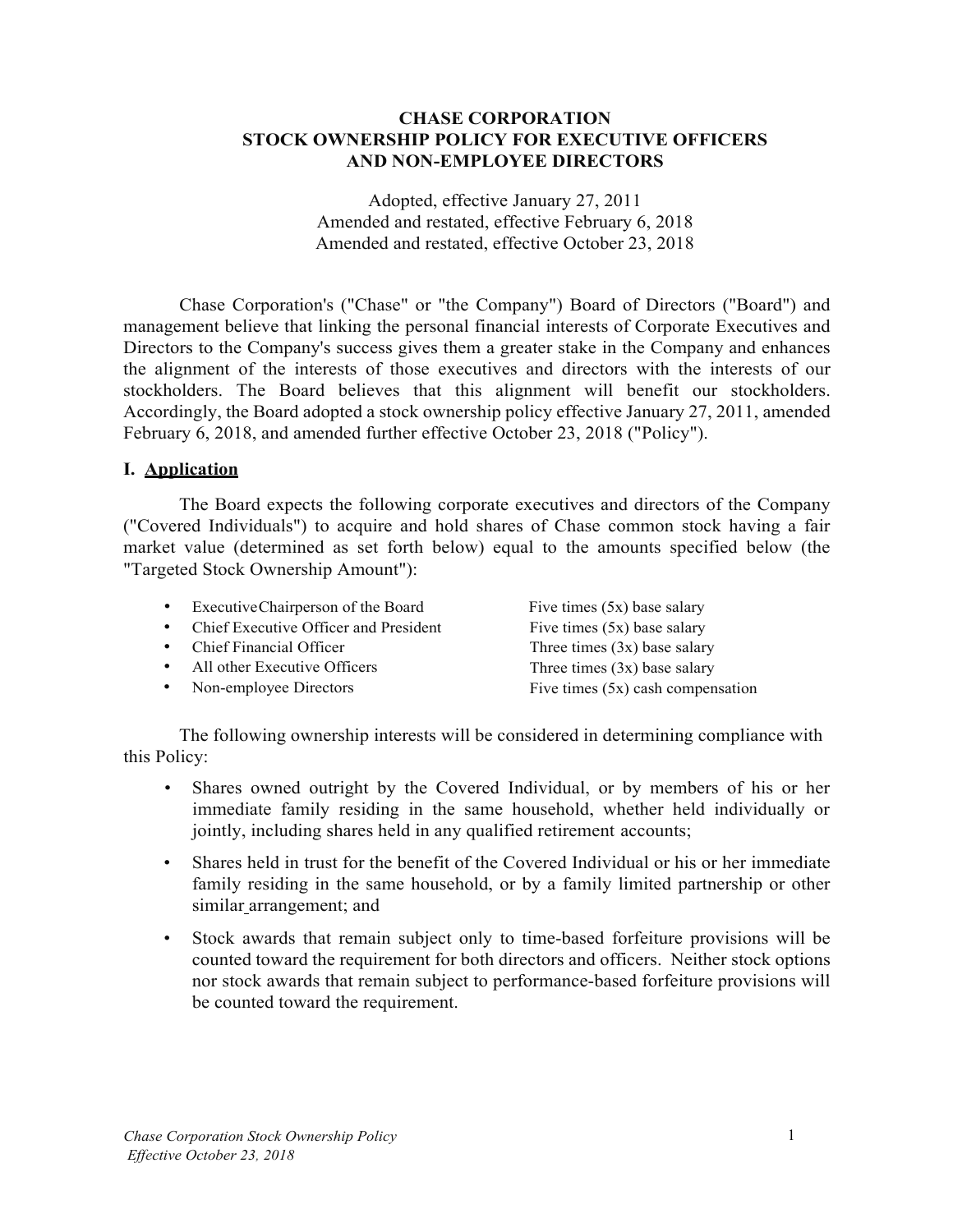#### **II. Determination**

The Targeted Stock Ownership Amount for each Covered Individual shall be based on compensation as reported for the twelve (12) month period preceding each August 31, and the number of Chase shares (NYSE American: CCF) to be held will be based on the share price of Chase stock at the close of business on August 31 each year. Effective February 6, 2018, Directors must comply with these requirements within 36 months of February 1, 2018, or of their first election to the Board (previously, under the initial adoption of the Policy, Directors were required to hold two times (2x) total compensation within 36 months of February 1, 2011 or of their first election to the Board). There is no grace period for compliance by current corporate executives in their current positions. Current corporate executives assuming new positions are required to comply within 36 months of their promotion. Newly appointed corporate executives must comply with this policy within 60 months of their appointment.

Once achieved, ownership of the applicable Targeted Stock Ownership Amount should be maintained for as long as a Covered Individual is subject to these Policy. Covered Individuals are strongly discouraged from dispositions of shares of Company stock until they have achieved their Targeted Stock Ownership Amount. The term "dispositions" in the preceding sentence shall not include: *(a)* sales of Company stock to the Company which may be required to settle tax withholding obligations arising in connection with the vesting of restricted or performance share awards; *(b)* sales of Company stock solely to pay the exercise price, associated trading fees/commissions and settle tax withholding obligations arising in connection with the exercise of stock options (i.e., a "cashless" exercise), or *(c)* sales of Company stock held by members of the immediate family of the Covered Individual.

## **III. Administration**

*(a) Authority.* The Compensation and Management Development Committee (the "Committee") shall have full authority to oversee the administration, implementation, interpretation and modification of this Policy. The Company's Chief Financial Officer ("CFO") shall be responsible for administering this Policy, subject to the oversight of the Committee, and for communicating this Policy (and the number of shares comprising each individual's Targeted Stock Ownership Amount) to the Covered Individuals.

*(b) Liability.* No member of the Board, the Committee, or the CFO shall be personally liable for any action or determination made in good faith with respect to the Policy or to any settlement of any dispute between a Covered Individual and the Company. The Committee shall be entitled to rely upon the advice, opinions or valuations of any attorneys, consultants, accountants, appraisers, brokers or other persons.

## **IV. Enforcement**

The Committee shall review the Covered Individuals' progress toward compliance with the Policy at least annually. In the event that a Covered Individual has not achieved his or her applicable Targeted Stock Ownership Amount by the effective date specified above, or the individual disposes of shares other than as permitted per above, then the Committee may